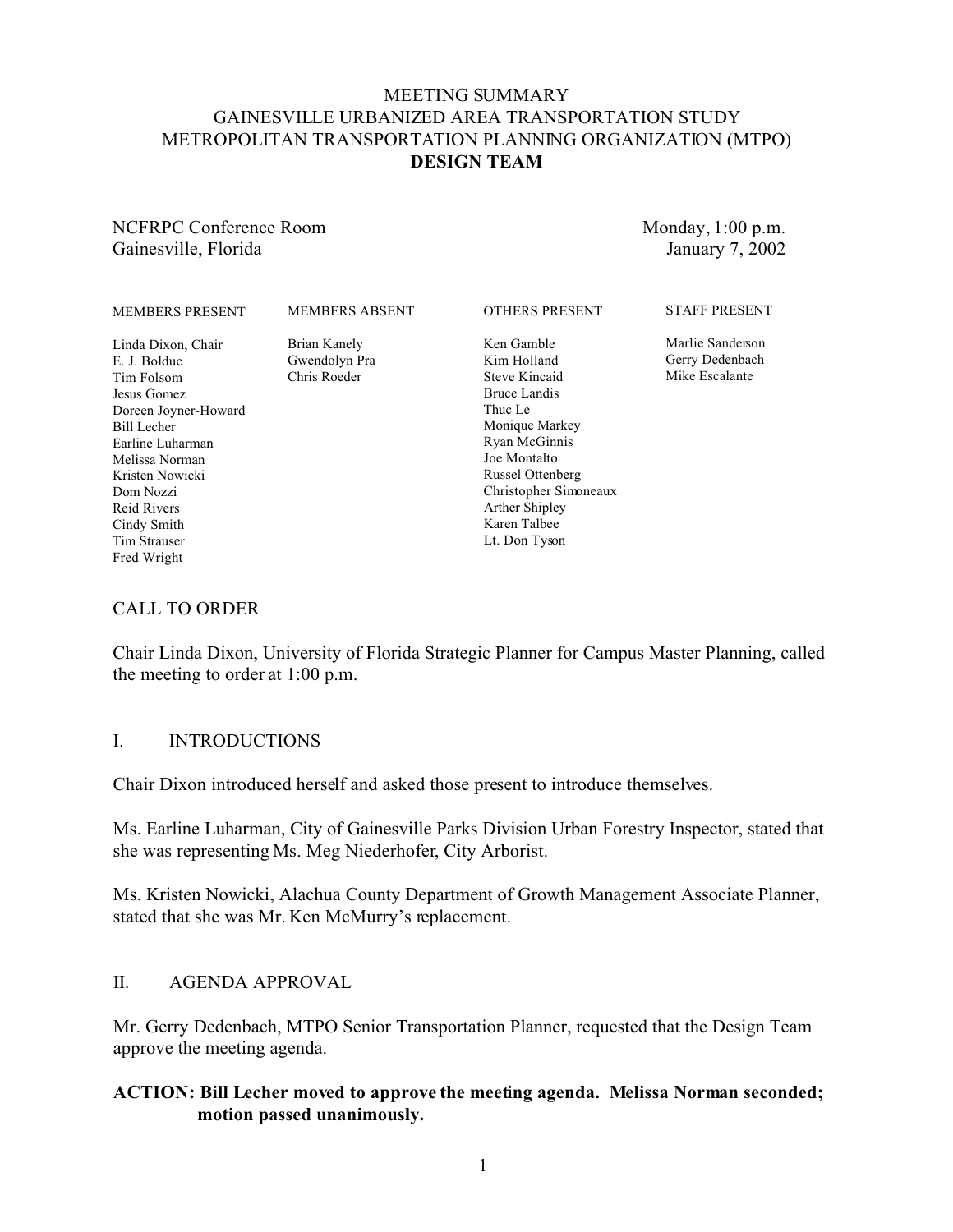## IV. STATE ROAD (SR) 24/SW 63<sup>RD</sup> BOULEVARD

Mr. Dedenbach stated that the Florida Department of Transportation (FDOT) has proposed traffic signalization design plans for the SR 24/ SW 63<sup>rd</sup> Boulevard intersection.

Mr. Tim Folsom, FDOT Traffic Operations Project Manager, discussed the proposed design plans and answered questions.

# **ACTION: Cindy Smith moved to recommend that the MTPO approve the proposed design plans provided that the mast arms also include the Opticon traffic signal preemption device. Bill Lecher seconded; motion passed unanimously.**

### V. SR 26/26A

Mr. Dedenbach stated that FDOT requested an opportunity to discuss the SR 26/26A project.

Mr. Fred Wright, FDOT Project Manager, provided a status report and answered questions. He noted that the roundabout study is not part of this project.

Mr. Joe Montalto, Lochrane Engineering Principal, and Mr. Chris Simoneaux, Comprehensive Engineering Services President, discussed the SR 26 thirty percent design plans and answered questions.

### **It was a consensus of the Design Team to meet on January 22 at 1:00 pm to discuss the SR 26/26A thirty percent design plans.**

Mr. Wright, Mr. Montalto, and Mr. Simineaux and Ms. Kim Holland, Lochrane Engineering Project Manager, discussed SR 26A traffic count, crash data, turning radii and Regional Transit System review information that the Design Team had requested and answered questions.

### III. US 441- PAYNES PRAIRIE BICYCLE SAFETY STUDY STATUS REPORT

Chair Dixon stated that Sprinkle Consulting, Inc. staff was present to provides a status report of the US 441- Paynes Prairie Bicycle Safety Study.

Mr. Bruce Landis, Sprinkle Consulting Vice President, and Mr. Russell Ottenberg, Sprinkle Consulting Planner, discussed the status of the US 441 Paynes Prairie Bicycle Safety Study and answered questions. Their discussion included the following seven conceptual cross-section options:

- 1. Ten-foot separated side path on both sides;
- 2. Seven-foot shoulder (five-foot bikelane with two-foot rumble strip on both sides);
- 3. Nine-foot shoulder (seven-foot bikelane with two-foot rumble strip on both sides);
- 4. Jersey barriers with seven-foot bikelanes;